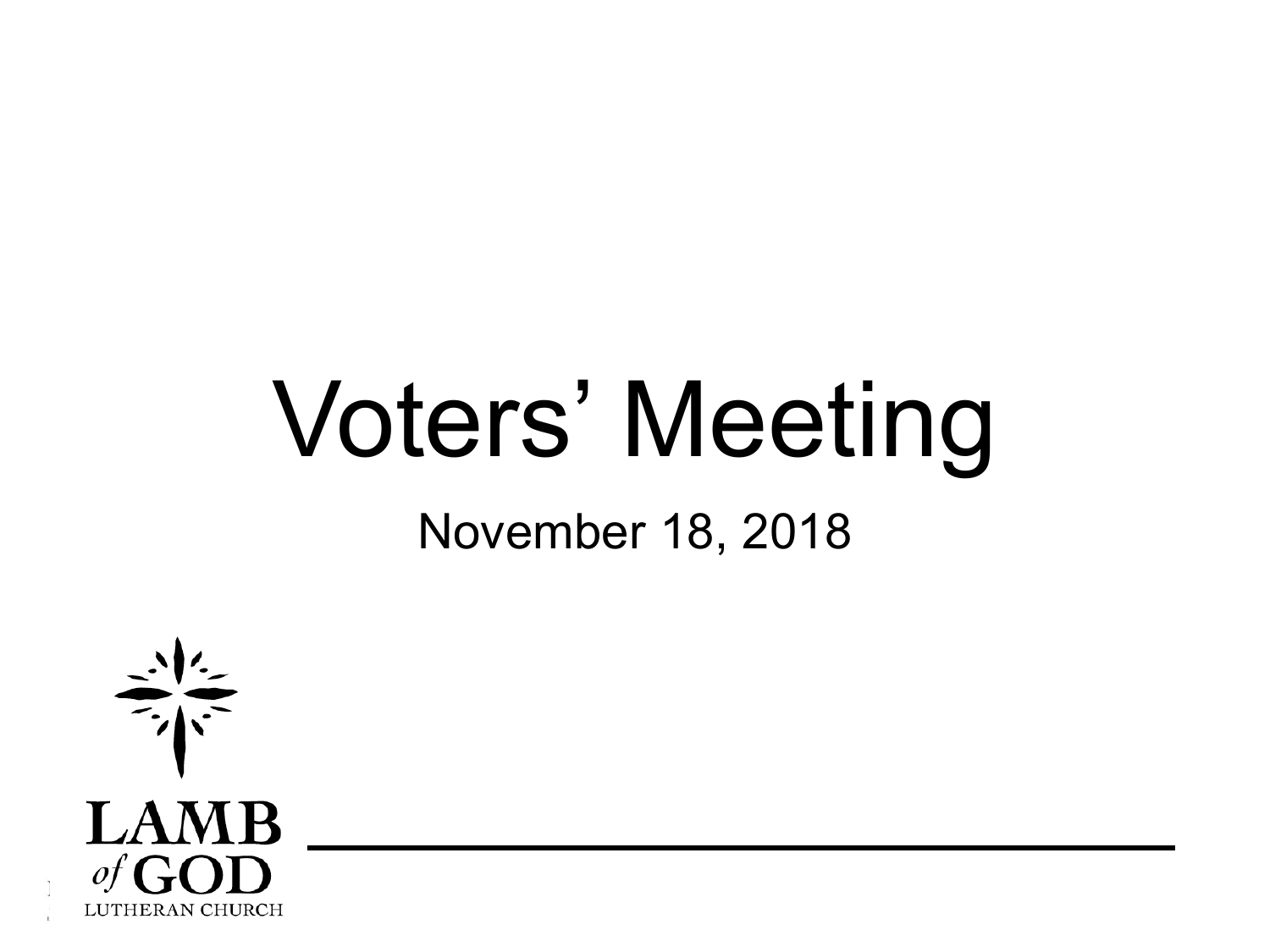### Agenda

Call Meeting to Order **Mike Van Strien** Call Meeting to Order Devotion/Opening Prayer **Pastor Settle** Pastor Settle

#### **Voting Items**

- Review/Approve Previous Meeting Minutes Patti Hawkins
- Financial Update **Christina Knox**
- Ratification of New Members **Mike Van Strien**
- Flower Mound Sewer Easement Mike Van Strien
- Long Range Planning Update **Mike Van Strien**
- CMC Elections **Mike Van Strien**
- 

Closing Prayer **Pastor Settle** 

• Adjourn Mike Van Strien

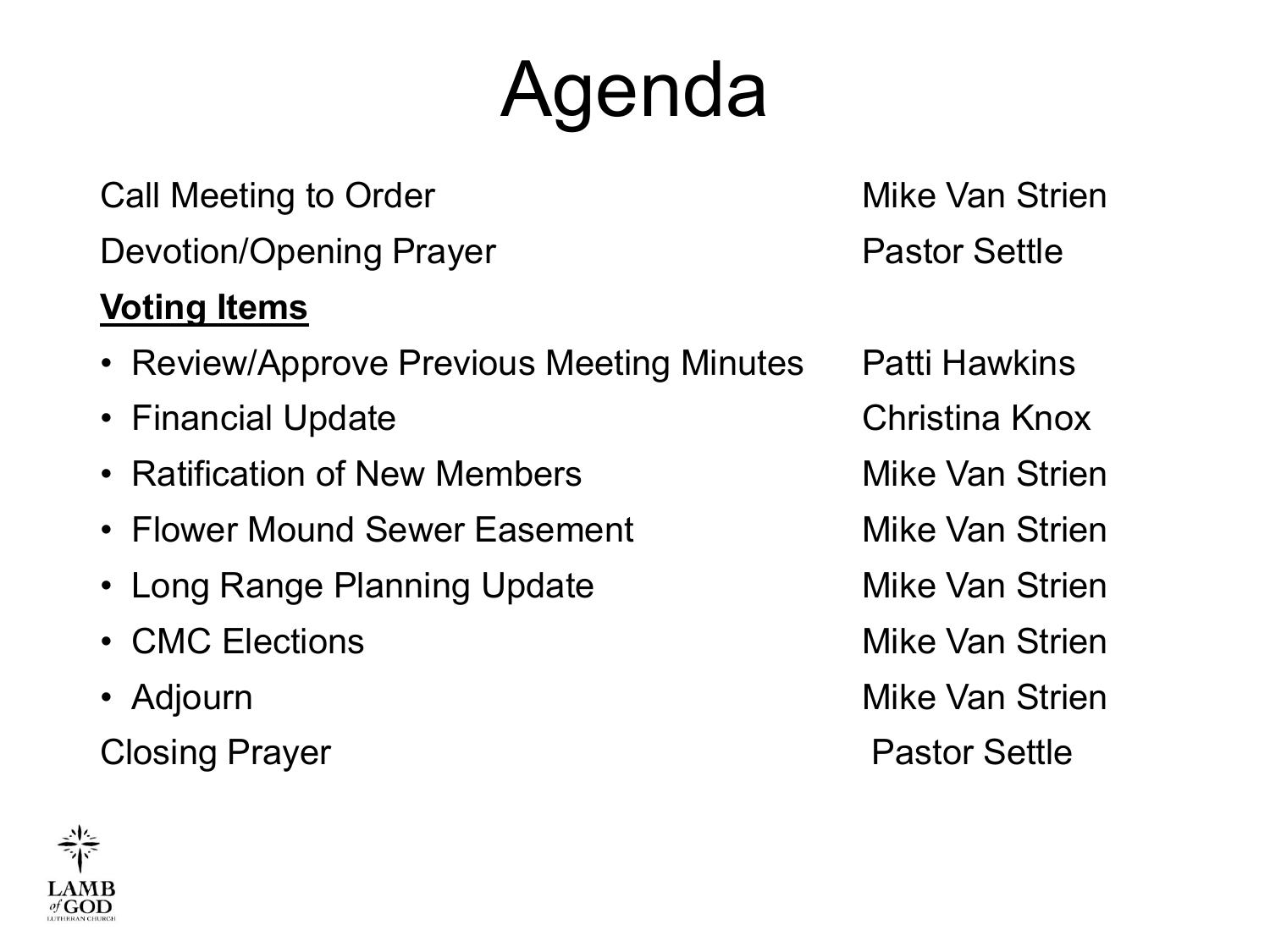## Approval of Minutes

• Approval of Minutes from May 21, 2018 Voters Meeting

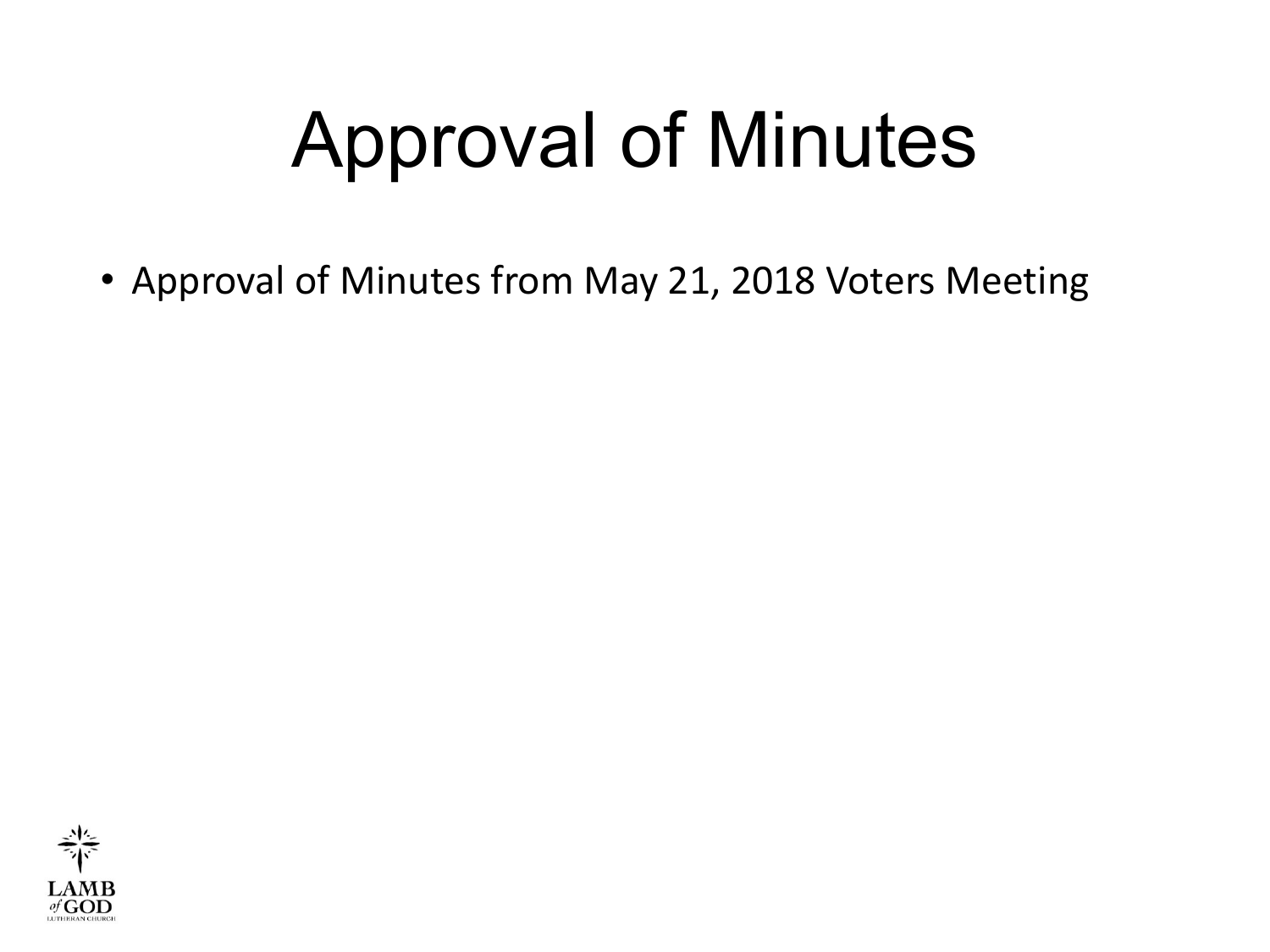#### Financial Report July 1 – October 31, 2018

|                              | <b>Jul - Oct 18</b>                                                                | <b>YTD Budget</b> | <b>YTD Variance</b> | <b>YTD Variance</b> | <b>Annual Budget</b> |
|------------------------------|------------------------------------------------------------------------------------|-------------------|---------------------|---------------------|----------------------|
| <b>Contributions Income</b>  | 395,293.80                                                                         | 446,166.64        | $-50,872.84$        | $-11%$              | 1,361,706.93         |
| <b>ECM</b> Income            | 124,438.12                                                                         | 123,625.00        | 813.12              | 1%                  | 387,500.00           |
| Other                        | 4,524.15                                                                           | 4,366.64          |                     |                     | 93,700.00            |
| <b>Total Income</b>          | 524,256.07                                                                         | 574,158.28        | -49,902.21          | $-9%$               | 1,842,906.93         |
| <b>Salaries and Benefits</b> | 331,941.35                                                                         | 361,984.91        | $-30,043.56$        | $-8%$               | 1,140,950.00         |
| <b>Facilities and Ops</b>    | 123,131.02                                                                         | 142,950.00        | $-19,818.98$        | $-14%$              | 478,650.00           |
| Outreach                     | 53,904.76                                                                          | 56,968.93         | $-3,064.17$         | $-5%$               | 159,856.93           |
| <b>ECM</b>                   | 9,633.15                                                                           | 9,666.72          | $-33.57$            | 0%                  | 16,500.00            |
| <b>Education</b>             | 2,250.16                                                                           | 16,770.00         | $-14,519.84$        | $-87%$              | 24,900.00            |
| <b>Pastoral Minitries</b>    | 1,575.61                                                                           | 2,466.72          | $-891.11$           | $-36%$              | 5,800.00             |
| Fellow/Servanthood           | 232.07                                                                             | 1,983.36          | $-1,751.29$         | $-88%$              | 5,650.00             |
| <b>CMC Ministries</b>        | 812.50                                                                             | 0.01              | 812.50              | 800%                | 3,200.00             |
| <b>Music Ministries</b>      | 2,271.87                                                                           | 1,400.00          | 871.87              | 62%                 | 4,600.00             |
| <b>Elder Ministries</b>      | 518.73                                                                             | 200.00            | 318.73              | 159%                | 2,200.00             |
| <b>Care Ministires</b>       | 228.15                                                                             | 600.00            | $-371.85$           | $-62%$              | 600.00               |
| <b>Total Expense</b>         | 526,499.37                                                                         | 594,990.65        | $-68,491.27$        | $-12%$              | 1,842,906.93         |
| <b>Net Shortfall</b>         | $-2,243.30$                                                                        | $-20,832.37$      | 18,589.06           |                     |                      |
| $\bullet$                    | Contribution shortfall has been mostly offset by reduced spending by each ministry |                   |                     |                     |                      |

• Current giving trend of \$21,965 per week is about \$4,200 less than planned

of  $GOD$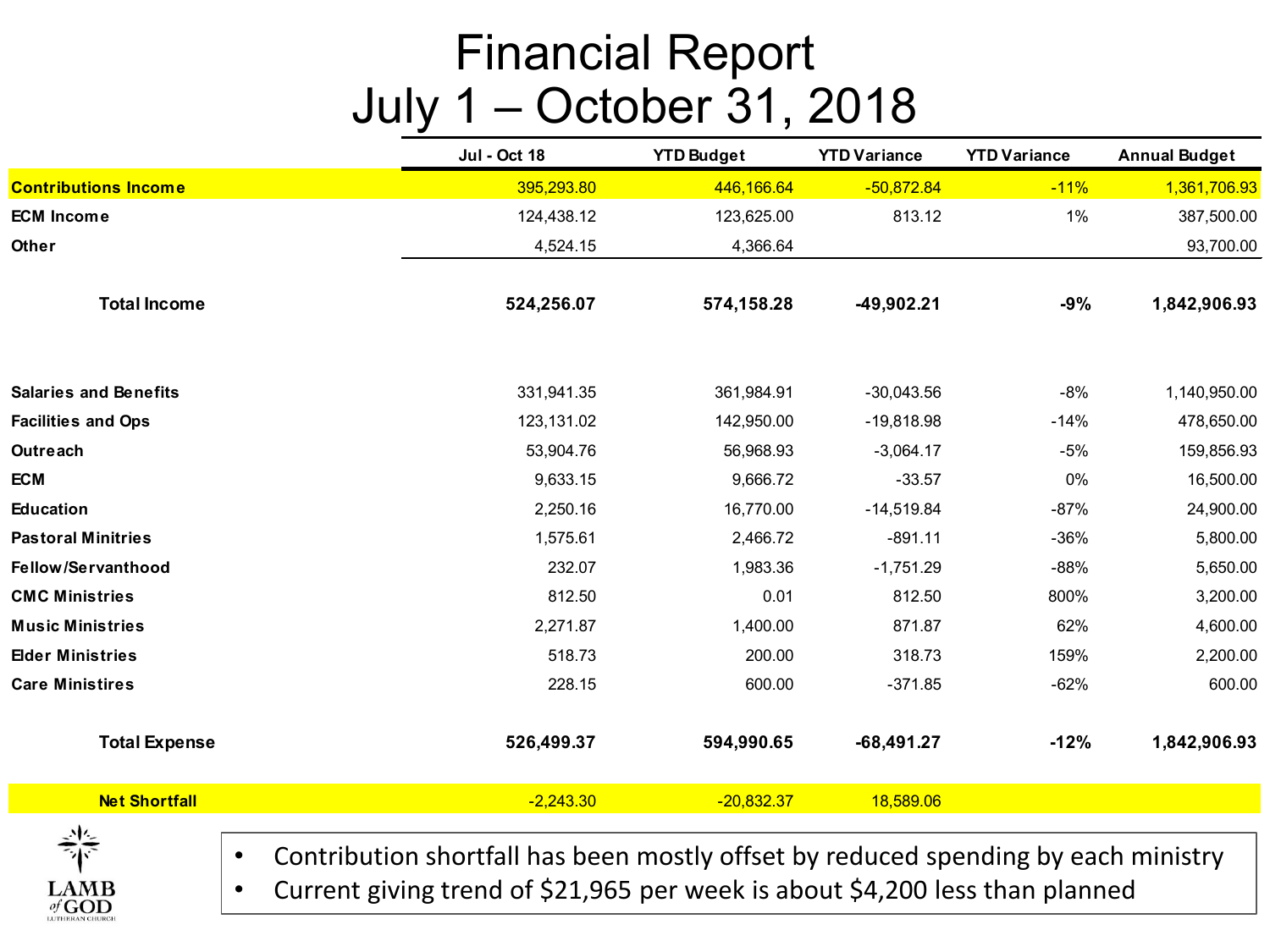#### Financial Update October 31, 2018

| <b>Capital Campaign Balance</b>       | 63,960.38    | Mι |
|---------------------------------------|--------------|----|
| <b>Restricted Funds</b>               | 291,655.07   |    |
| <b>Mortgage Debt Reduction</b>        | 37,278.97    | Fu |
| <b>Budget Contingency Fund</b>        | 175,000.00   |    |
| <b>General Fund</b>                   | 271,986.51   |    |
| <b>Cash Accounts</b>                  |              |    |
| <b>Total Cash</b>                     | 839,881.03   |    |
| <b>Current Debt - Church Mortgage</b> | 3,139,999.26 |    |
|                                       |              |    |

usic Addition - pending final payment

#### Inds available for debt reduction

\$18,900 Montly Payment 4% ARM interest rate (due 5/2019) 6/24/2019 Maturity Date

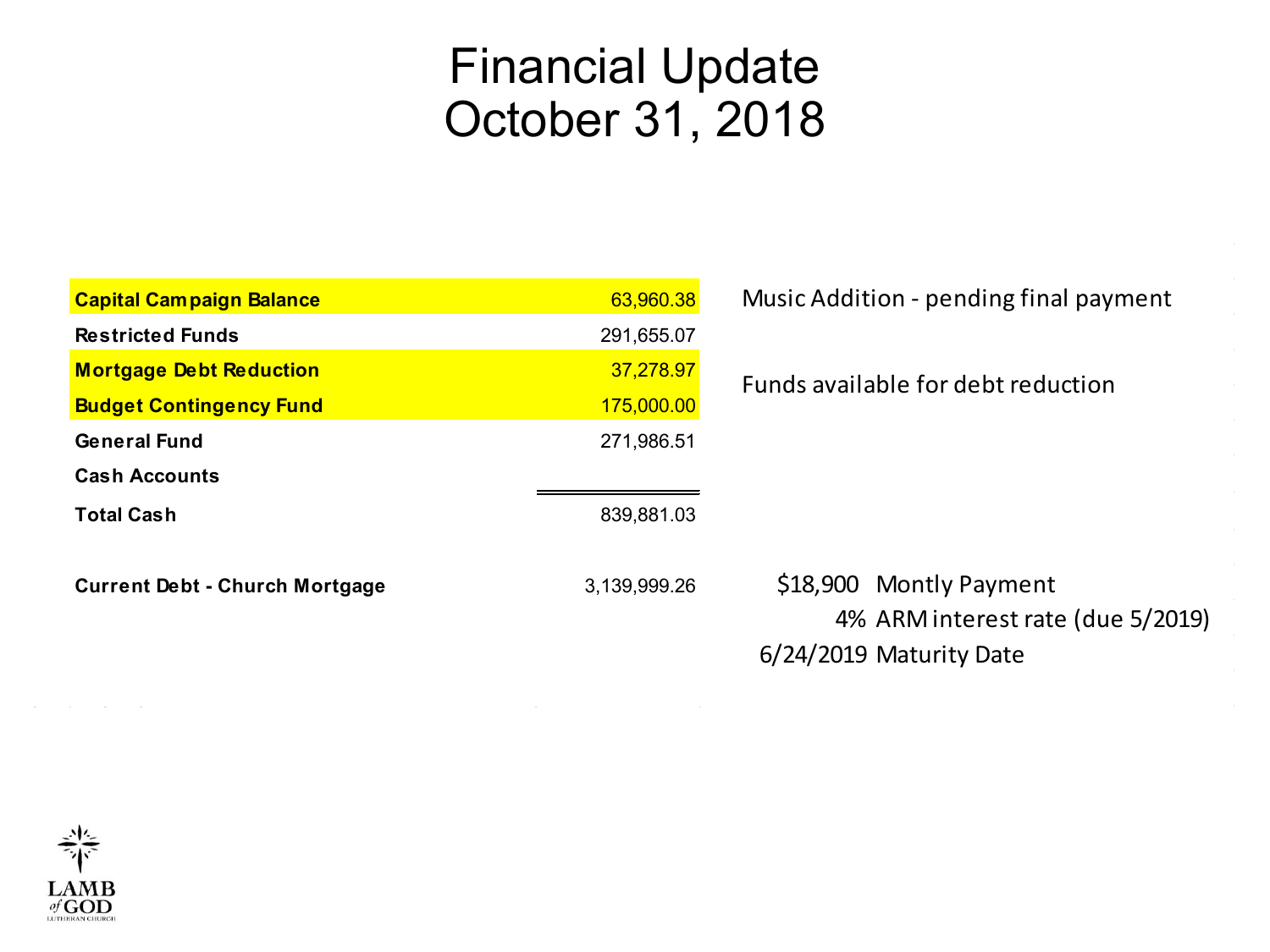## Ratification of New Members

- Paul and Michaela Bissnette
- Phil and Nora Davis
- Jane Davis
- Bryan and Barbara Livingston
- Audrey Livingston, Chloe Livingston, Molly Livingston
- Delores Moore
- Anthony Moran
- Sally Puckett
- Rosemary Rene
- Paul and Sydney Russell Eleanor
- Eric Wilde

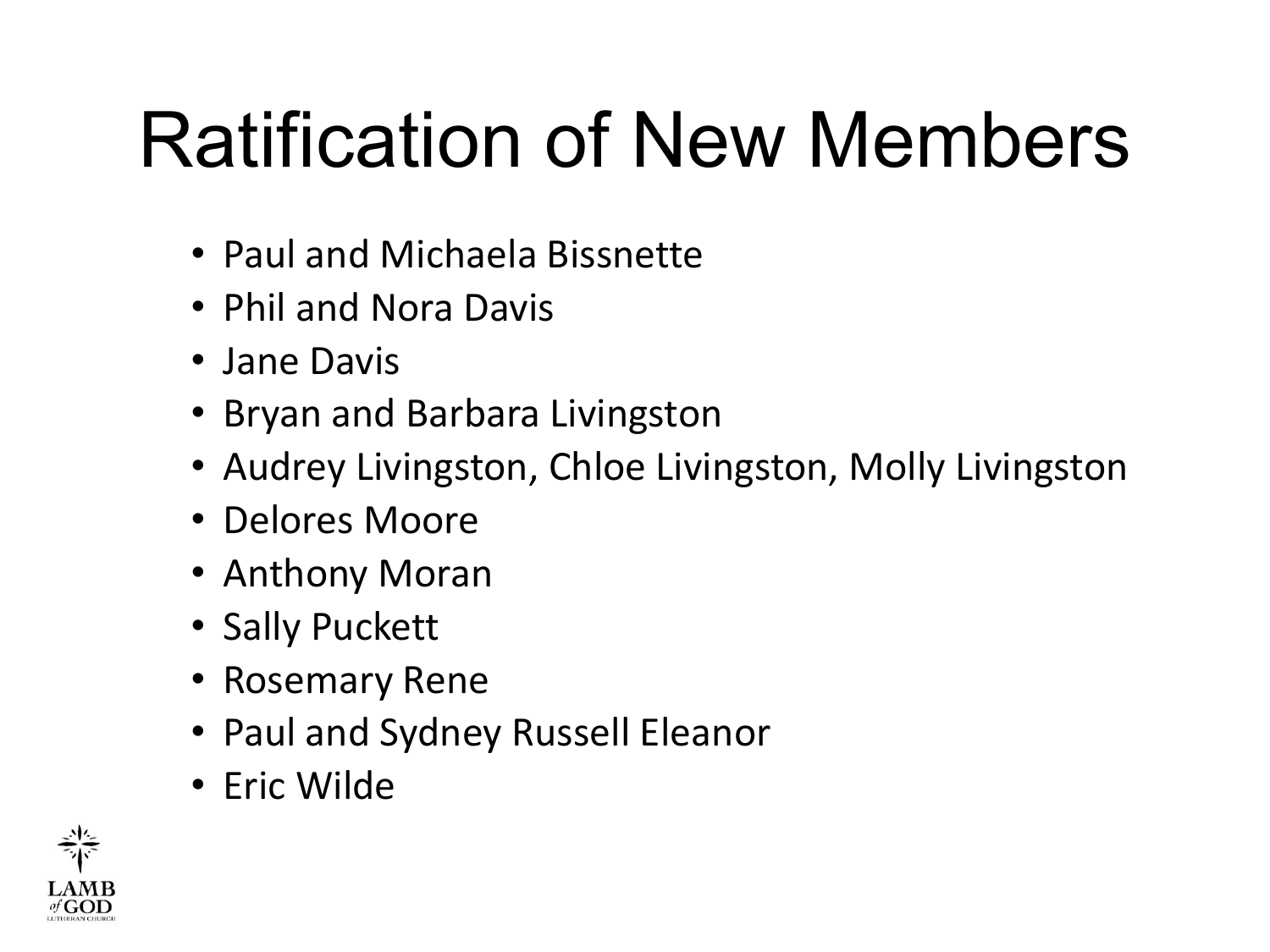### Flower Mound Sewer Easement

**Flower Mound to Replace Existing Sewer Line near Trustee/Scout Building**

- Construction not imminent, but in near future (12-18 months)
- Existing Sewer line located under Flower Mound Trail/Bridge
- New 25' Sewer Easement needed to lay new line next to existing sewer line in existing 15' sewer easement for a total of 40' wide easement
- In exchange for granting the easement, Flower Mound agrees to:
	- Protection of Garden of Eaten
		- Construction time limited to non-growing season
		- Construction clips corner of Garden of Eaten, dirt placed aside and then replaced with topsoil on top
	- Flower Mound to make certain parking lot/drainage repairs
	- Value of Repairs far exceeds real estate value of easement

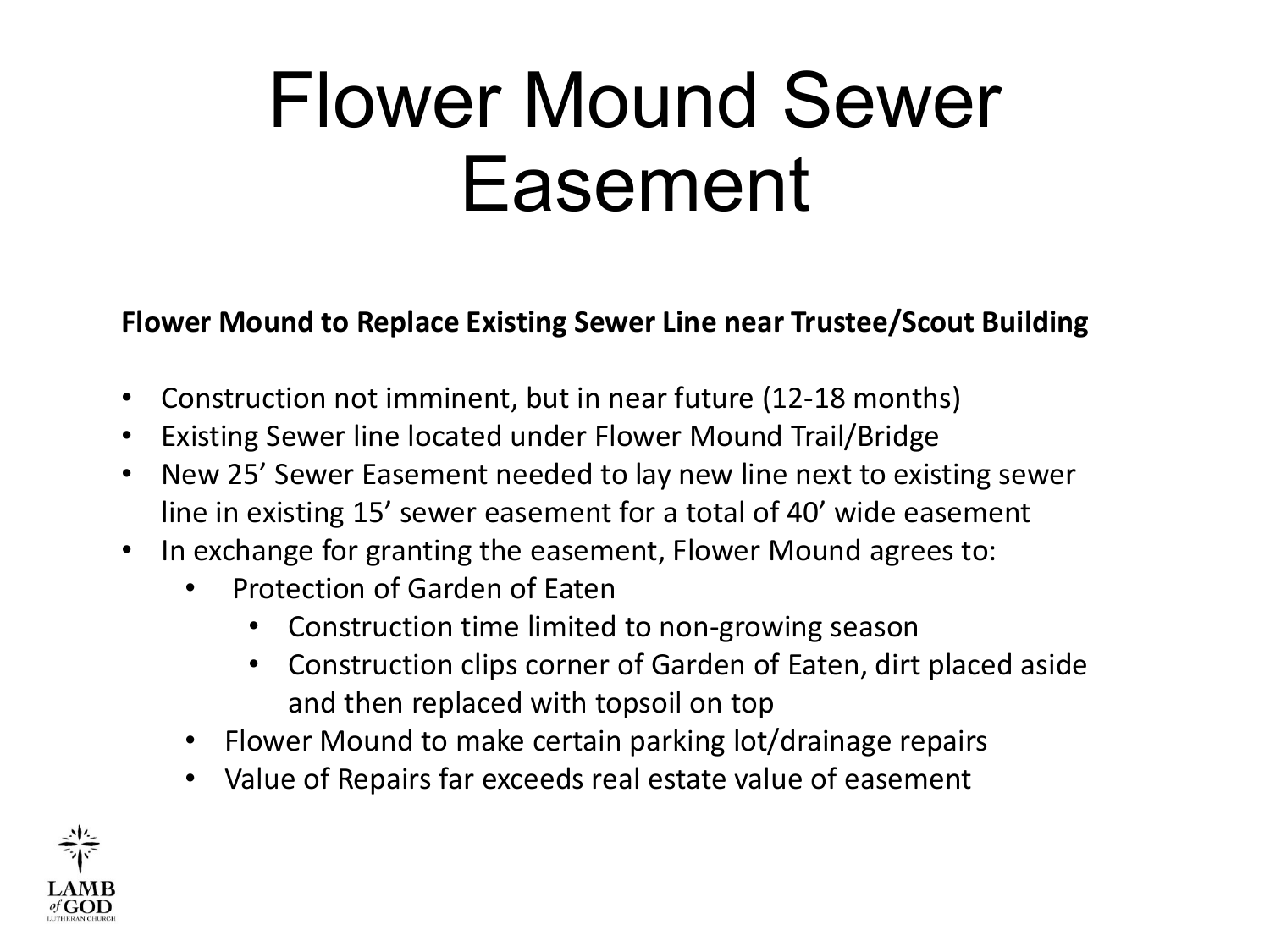### Flower Mound Sewer Easement



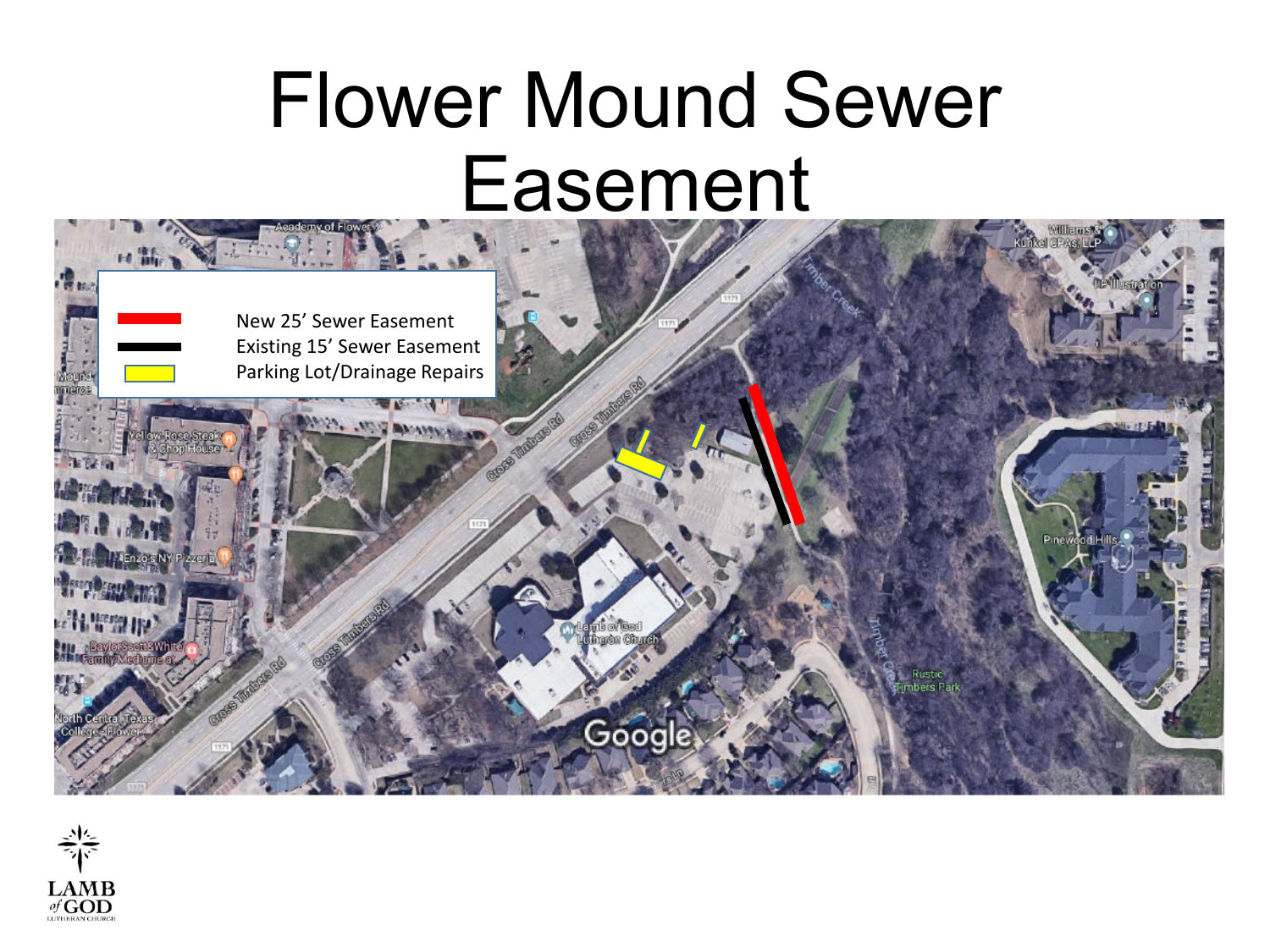### Flower Mound Sewer Easement

#### Motion:

#### To authorize the President of the Congregation to execute the necessary documents to grant a Sanitary Sewer Easement to the Town of Flower Mound

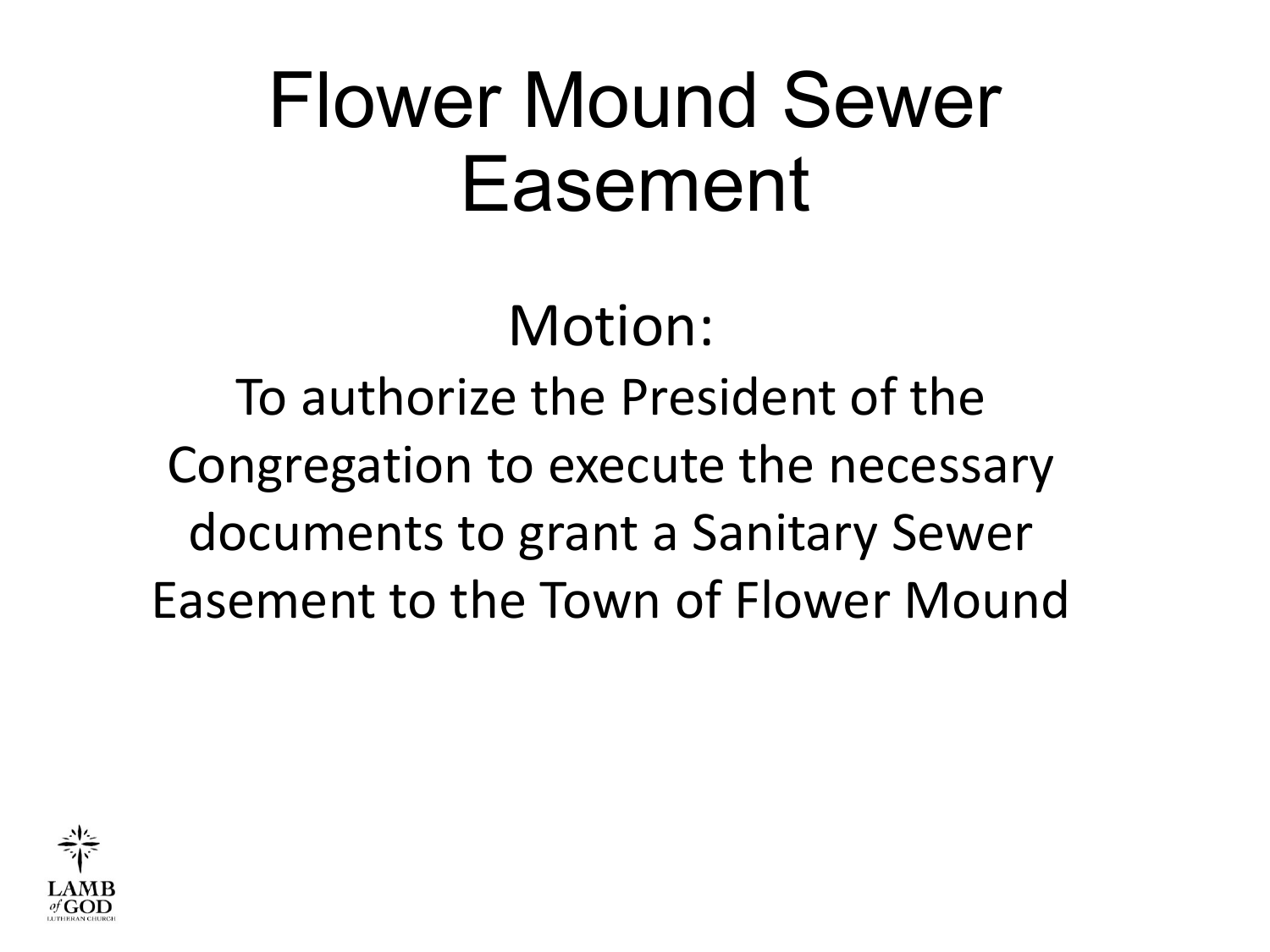## Long Range Planning

#### **Long Range Planning Committee:**

Mike Van Strien (Chair – Vice President) John Downey, Adam Hengeveld, Jennifer Knepper, Shelly Rover, Darrell Bulls, Adrienne Sekishiro

#### **Update:**

- Congregation survey closed on Tuesday, 11/23
- 136 Surveys Received
- The committee is process of reviewing
- Those requesting a follow up will receive a contact soon

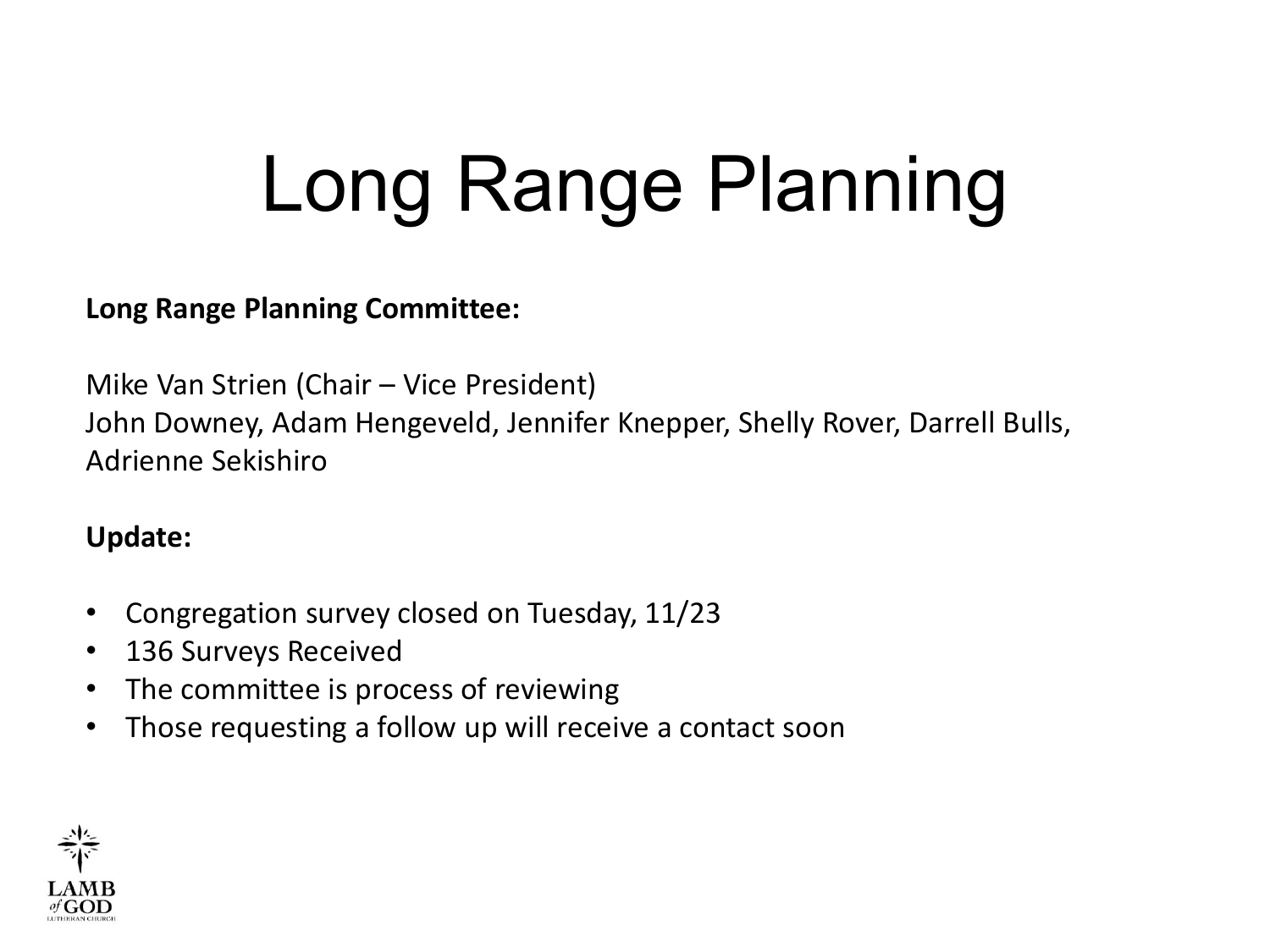## CMC ELECTIONS

Motion: To elect the following slate of CMC positions by acclimation :

Vice President Mike Van Strien (1st Term) Secretary **Patti Hawkins** (2<sup>nd</sup> Term) Head Elder **Internal Elder** John Downey (1st Term) Chairperson of Servanthood Ministry **Adam Hengeveld** (1<sup>st</sup> Term) Chairperson of Outreach Ministry **Anita Thiede** (2<sup>nd</sup> Term) Chairperson of Early Childhood Ministry Cheryl Faulkner (1<sup>st</sup> Term) Chairperson of Music Ministry **Tom Hardt** (2<sup>nd</sup> Term)

- 
- 
- 
- 
-